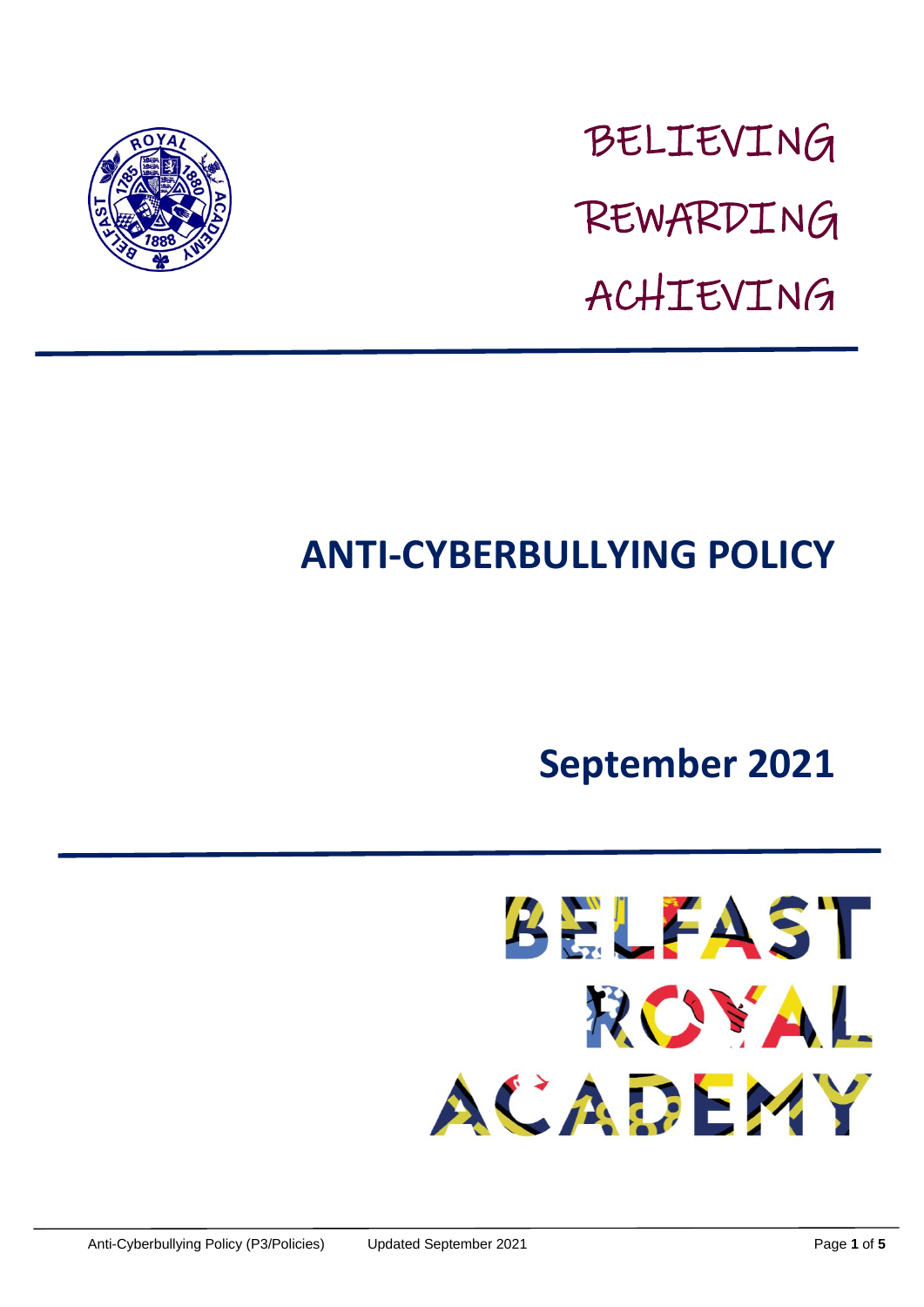| <b>Title</b>            | Anti-Cyberbullying Policy                  |
|-------------------------|--------------------------------------------|
| <b>Summary</b>          | Guidance for all stakeholders regarding:   |
|                         | a definition of cyberbullying;             |
|                         | the procedures for responding to instances |
|                         | of cyberbullying                           |
| <b>Purpose</b>          | To ensure an effective response to         |
|                         | cyberbullying by the whole School          |
|                         | community                                  |
|                         |                                            |
| <b>Operational Date</b> | September 2021                             |
| <b>Next Review Date</b> | August 2022                                |
| Author                  | Vice-Principal (Pastoral)                  |
|                         |                                            |

| To be posted on School website          | Yes          |
|-----------------------------------------|--------------|
| Date and version posted (if applicable) | September v4 |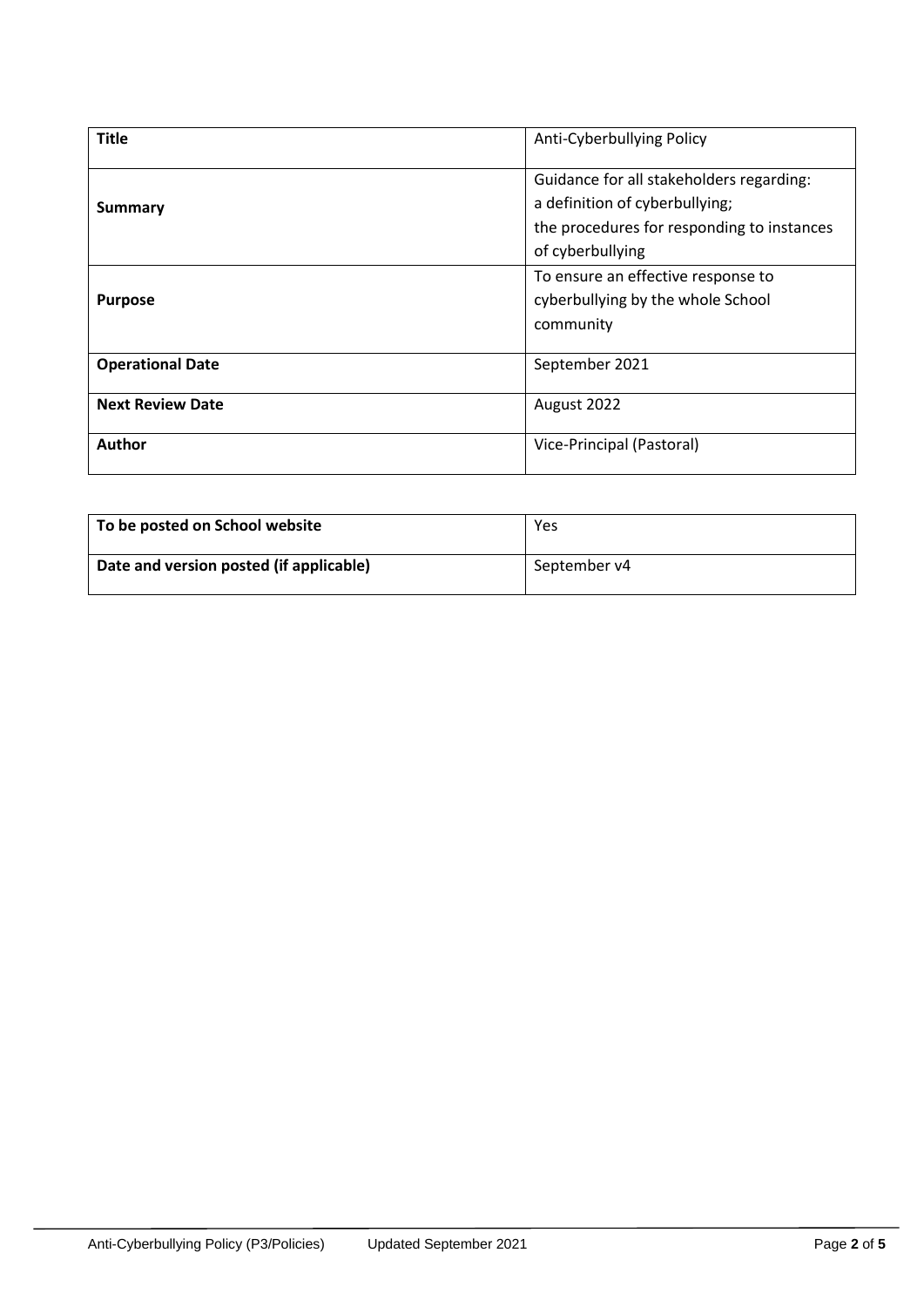## **Since cyberbullying is a form of bullying, this policy should be read in conjunction with the School's Anti-Bullying Policy.**

- 1. Cyberbullying can be defined as the use of Information and Communications Technology deliberately to upset someone else. It differs from other forms of bullying in a number of ways including:
	- $\triangleright$  The scale and scope of cyberbullying can be greater than other forms of bullying.
	- $\triangleright$  Victims may feel continually threatened and may have no place or time when they feel safe.
	- $\triangleright$  The person being bullied may not know the identity of the bully.
	- $\triangleright$  Evidence may be readily available.
- 2. Cyberbullying is viewed by the School as a Safeguarding concern and as such will be treated with the utmost seriousness by the School. Any reports of cyberbullying by or against a pupil, a member of staff (paid or voluntary), a governor or family members of any of the above, and whether in School or outside School, will be investigated. The information which will be used in deciding any course of action will be the School's Anti-Bullying and Positive Behaviour Policies, the School's Code of Conduct for Staff, and the relevant laws (see Appendix 1).
- 3. The School will provide all pupils with information sessions on cyber safety. This will include information on the current laws governing the transmission of indecent or malicious material, and how to report offensive material online. In particular, all pupils in Form I will attend an Internet Safety presentation in their first term at the school. See Appendix 2 for some useful web sites which deal with Internet safety.
- 4. The School will use a range of means to inform and support parents regarding cyber safety issues. This will include presentations at Induction Evenings and regular information sent via pupil notes.
- 5. The parents of all pupils of the School will be required to sign an Acceptable Use Policy regarding the use of School computer equipment by their son(s)/daughter(s). This will include, but not be limited to, information regarding anti-cyberbullying.
- 6. The information provided for both pupils and parents will include the advice that any evidence of cyberbullying should not be deleted but should be retained as evidence.
- 7. Where an instance of cyberbullying takes place by a pupil in School, or at a School event, the School will take appropriate disciplinary action according to the School's Anti-Bullying and Positive Behaviour Policies. This may take the form of a verbal warning, an interview with parents, a detention or a suspension which may, in extreme cases, lead to permanent exclusion.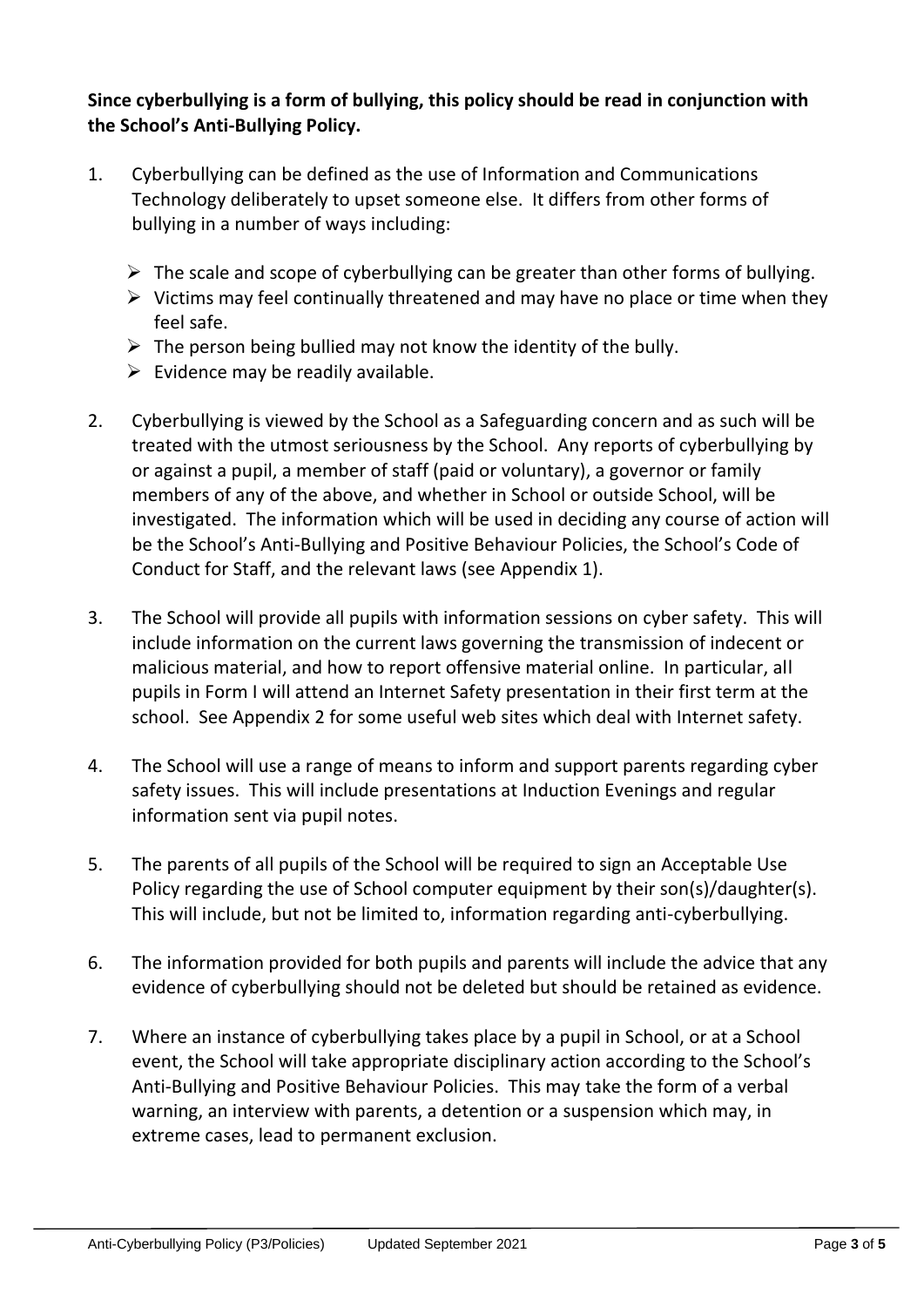- 8. For all other instances of cyberbullying outside School by a pupil of the School, the School will seek evidence of the cyberbullying and will inform the parents of the perpetrator and the parents (or other school if appropriate) of the victim. This will generally require the perpetrator's parents to come in to School so that the material may be viewed. The School will regard a direct threat to pupils in School, or content which brings the School into disrepute, as a School disciplinary matter and will respond in line with the School's Anti-Bullying and Positive Behaviour Policies.
- 9. Where an instance of cyberbullying takes place outside School, by a pupil of another school against a pupil of the School, the School will make all possible efforts to identify and inform the other school. The parents of the victim will also be informed.
- 10. In all instances of cyberbullying by a pupil of the School, the School will seek the cooperation of pupils, and if necessary, parents and Internet/mobile phone hosts, to have the material removed.
- 11. Where a parent exercises his or her right to involve the police in an alleged instance of cyberbullying, the School will co-operate fully with the police and will discharge its duties in compliance with the current laws.
- 12. Where the cyberbullying is judged by the School to be sufficiently serious, the School may refer the matter to the PSNI. Repeat offences may fall into this category.
- 13. Pastoral support, including counselling by the School Counsellor, will be offered to any pupil who is a victim of cyberbullying.
- 14. Anti-cyberbullying guidance will be given by the School to any pupil who is a perpetrator of cyberbullying. The help of outside agencies may be sought.
- 15. A record of all reports of cyberbullying, and of ensuing investigations and actions, will be maintained in school.